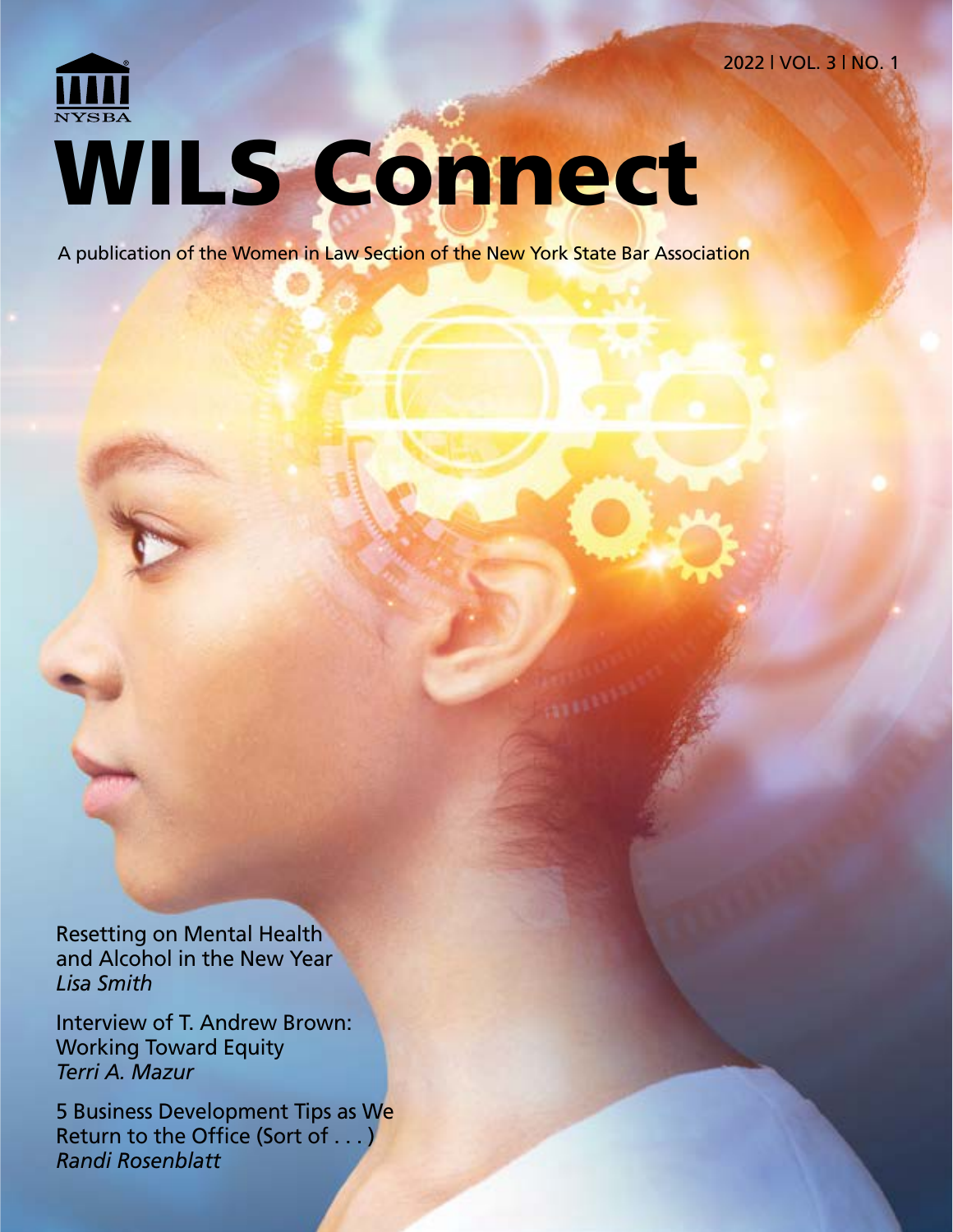## **Legal Tools To Respond to Mental Health Crises**

By Carolyn Reinach Wolf, Sarah Chussler, and Jamie A. Rosen



New York, along with many states across the country, has seen a rise in the number of individuals in need of emergent mental health services during the COVID-19 pandemic. The lack of available resources and/or services is a common theme when discussing mental health. Mental health attorneys support and advocate for individuals, families and mental health or health care institutions, helping them to navigate and maximize the legal resources currently available under the Mental Hygiene Law  $(MHL)$ <sup>1</sup> To remain a strong advocate for clients and their loved ones who may suffer from a mental illness, attorneys in all practice areas should be familiar with several of the mental health related legal tools. It is important to speak with an attorney well-versed in the mental health field to ascertain all of the options available when such a situation presents itself.

#### **When Is Inpatient Treatment Appropriate?**

Inpatient hospitalization may be crucial for the safety and stabilization of an individual suffering a mental health crisis. In New York, Mental Hygiene Law Article 9 (MHL) is the principal statute governing the inpatient hospitalization of mentally ill individuals. Psychiatric hospitalizations may be voluntary or involuntary. An individual can be hospitalized if an incident occurs, or when the individual demonstrates a pattern of behavior that poses a substantial risk of harm to self and/or to others. Hospitalization allows a psychiatrist or other mental health professional to evaluate the individual for any medical and mental health issues and establish his or her diagnosis and treatment plan.

MHL § 9.13 provides for voluntary hospitalization. A voluntary patient may submit a request in writing to be discharged, commonly referred to as a 72-hour letter. The individual must be released within the 72-hour period unless the hospital applies to the court for an involuntary admission.

Common involuntary admissions include 15-day emergency admissions pursuant to MHL § 9.39, or an involuntary admission for 60 days from the initial date of admission upon an application and upon the certification of two examining physicians pursuant to MHL § 9.27.

#### **What if There Are Safety Concerns for the Allegedly Mentally Ill Person?**

If an individual in the community is suffering from a mental illness and is engaging in dangerous behavior which poses an immediate risk, 911 and/or the mobile crisis team, which provide outreach services (including evaluation, assessment and stabilization) in the community, $^2$ should be contacted.

In New York, family members and other concerned individuals may also make an application to the court for a mental health warrant.<sup>3</sup> A mental health warrant proceeding, which is a civil proceeding, involves petitioning the court to issue a warrant to bring the individual to court for a hearing. The court then determines whether the individual poses a serious risk of harm to themselves and/or others. The court can direct that the individual be remanded to a psychiatric emergency room for immediate evaluation not to exceed 72 hours.4

### **What if There Are Safety Concerns for a Client and/or Family Member?**

New York family courts have jurisdiction over a proceeding concerning acts which constitute disorderly conduct, harassment, stalking, menacing, reckless endanger